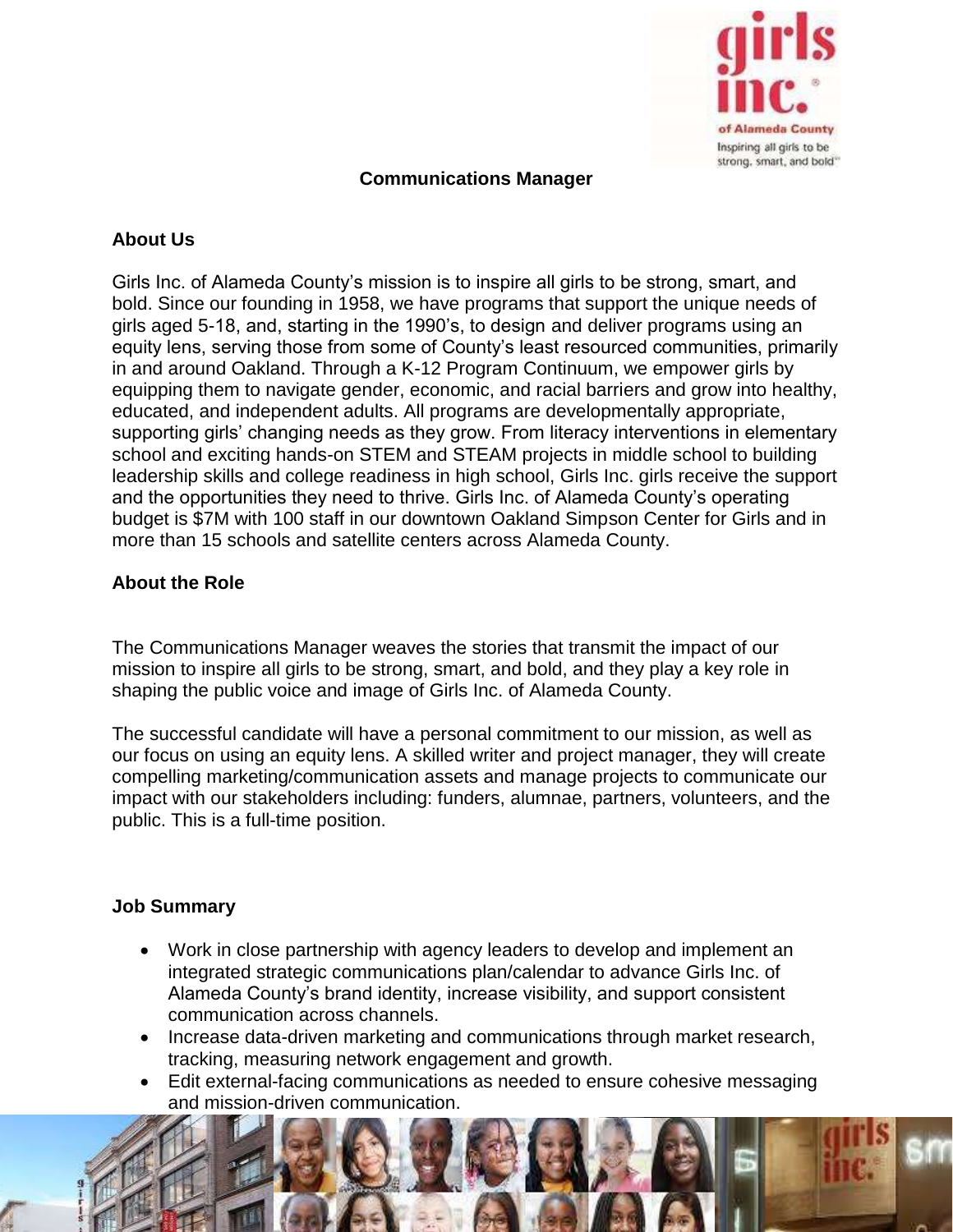• Develop high quality content within designated timelines across various media (not limited to website, newsletters for general & alumnae, social media platforms, print collateral, press releases, and event scripts/speeches), prioritizing girls' power, voice and experience.

## **Print Collateral**

- Create fundraising materials including: impact reports, newsletters, announcements, and programmatic agency handouts.
- Provide oversight for any outsourced printed materials including selecting effective vendors, quality control, and managing timelines as necessary.

## **Social Media**

- Use Social Media to promote Girls Inc. of Alameda County in a way that is appropriate to each platform. Create engaging, cohesive messaging about events, current national and local news highlighting women and girls, Girls Inc. program metrics and announcements, and agency innovations and wins.
- Collaborate with internal stakeholders to access agency information including but not limited to, photographs, videos, school and community-based initiatives, field trips, showcases, and sporting events.

#### **Events**

- Join the events planning team and provide your expertise for all of Girls Inc. of Alameda County high quality events.
- From the beginning of the event cycle collaborate on event creation including overall event messaging, the look and feel of event collateral, the cadence of event communications, web and social media presence and post event communications.

# **About You**

- Minimum of three years Communications experience, including marketing, public relations, public affairs or journalism, with a Bachelor's degree in a related field required.
- Excellent writing, editing, and proofreading skills.
- Ability to organize and present logical, persuasive cases or narratives for a variety of audiences across print and digital communications media/formats.
- Proven strength in developing and implementing communication / marketing plan.
- Excellent project management skills, successfully managing competing priorities and deadlines. Some experience working with vendors.
- Strong interpersonal skills, with the ability to work independently and collaboratively.

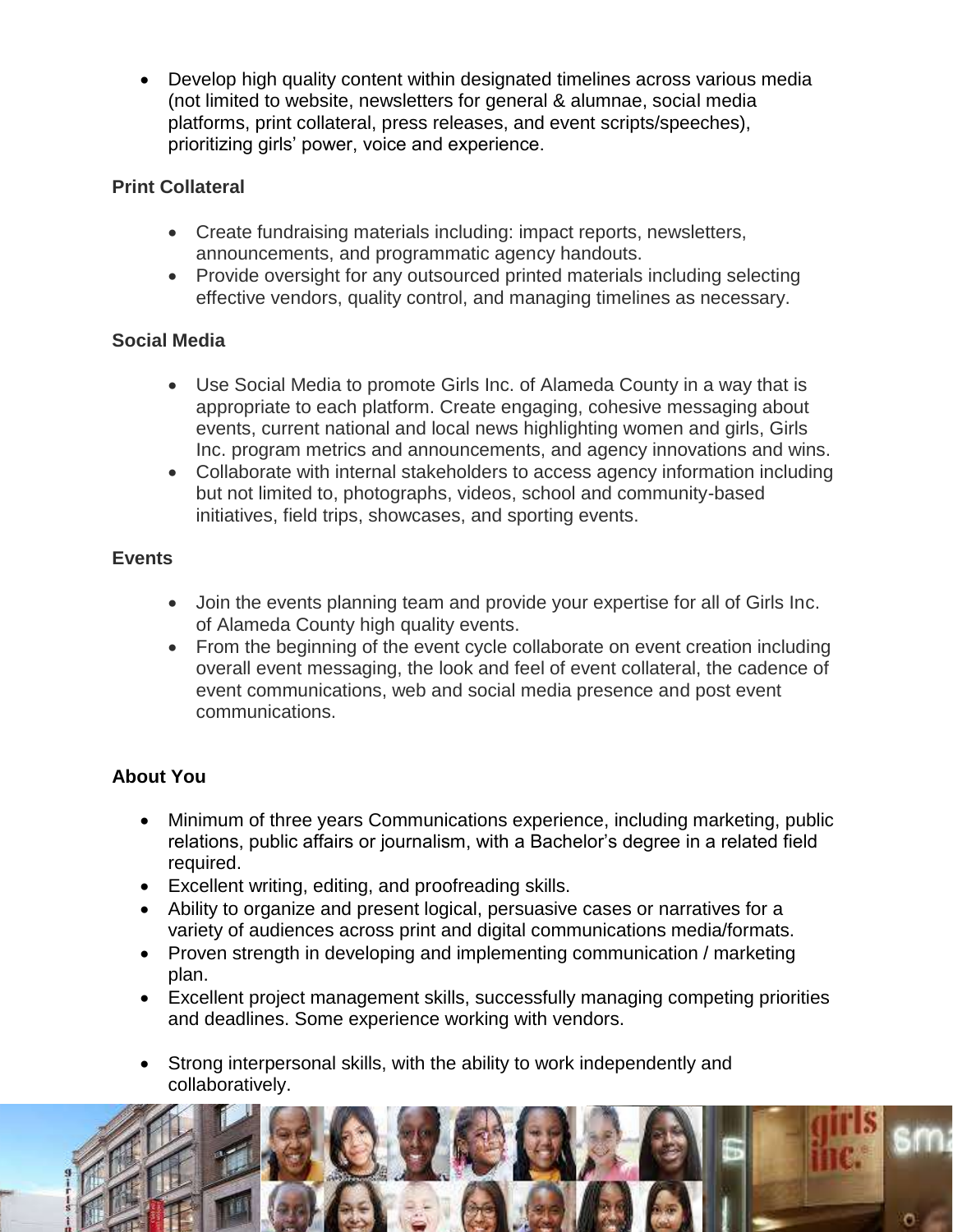- Knowledge and interest in commitment to girl-centered programs, social justice, anti-racism practices, equity & inclusion, and trauma informed programming.
- Experience with: graphic design (Canva etc.), WordPress, Mailchimp, website management, and Microsoft Office preferred. Raiser's Edge a plus.
- A valid California Driver's License, good driving record, access to a reliable vehicle and proof of automobile liability insurance with minimum policy requirements as established by Girls Inc. of Alameda County.

## **What We Offer**

- Compensation: Range of \$70,000 \$80,000 per annum.
- Medical benefits (Employer pays standard medical plan)
- Voluntary Dental
- Voluntary Vision
- Retirement benefit 403b
- Flex spending accounts
- Life Insurance benefits
- Long term disability benefits
- 13 Paid Holidays
- Vacation time off
- Sick time off
- Employee Assistance Program
- Professional development/training